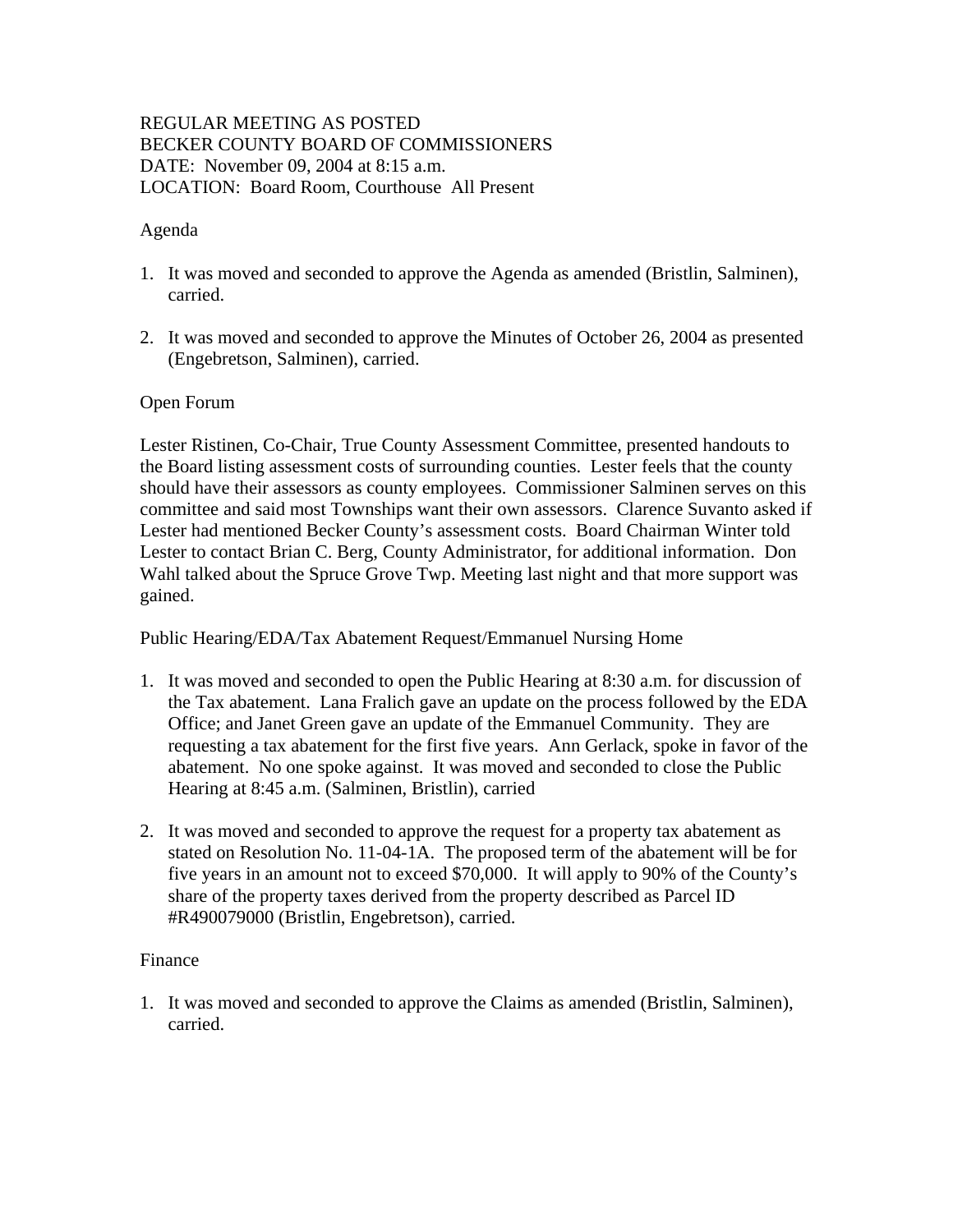- 2. It was moved and seconded to approve the Change Order from Lightowler Johnson Associated, Inc. as requested to correct inadequate drain tile at the cost of \$354.10 (Salminen, Bristlin), carried.
- 3. The final paperwork for the bond issuance for the Sunnyside Care Center Remodel Project was presented and signed.
- 4. The Management Discussion and Analysis Document in regard to GASB34 was discussed, and all agreed that the changes make it easier for non-governmental individuals to read governmental audits.
- 5. Replacement of the current postage machine was discussed, and it was brought to Board attention that the current machine will not meet the digital requirements soon to be required by the postal service.
- 6. The Exit Interview for the Annual Audit was discussed and the information is attached.

Auditor/Public Hearing Mr. of Osage, Inc., Cynthia Knoll, Tommy's Toad Lake Store, Toad Lake Twp.

- 1. It was moved and seconded to Open the Public Hearing at 9:10 a.m. (Engebretson, Bristlin), carried. There was no one speaking in favor or against the request for New Off/Sale Liquor License. Commissioner Engebretson expressed that the Toad Lake Town Board was concerned about parking. Mr. Knoll stated that there are two easements where parking could be addressed. It was moved and seconded to Close the Public Hearing at 9:17 a.m. (Salminen, Bristlin), carried.
- 2. It was moved and seconded to approve the New Off/Sale Liquor License for Mr. of Osage, Inc., Cynthia Knoll, Tommy's Toad Lake Store, Toad Lake Twp. (Engebretson, Salminen), carried.

# Highway

- 1. It was moved and seconded to approve Resolution No. 11-04-1C, requesting that the amount of \$195,000 be reserved from the County State Aid Highway Construction Fund for the State Aid Project(s) listed: SAP 03-607-017; SAP 03-621-011 and SAP 03-615-007 (Salminen, Bristlin), carried.
- 2. Brad Wentz reminded the Board about the Highway Road Tour on Tuesday, November 16, 2004, and to meet at the Highway Department at 8:00 a.m.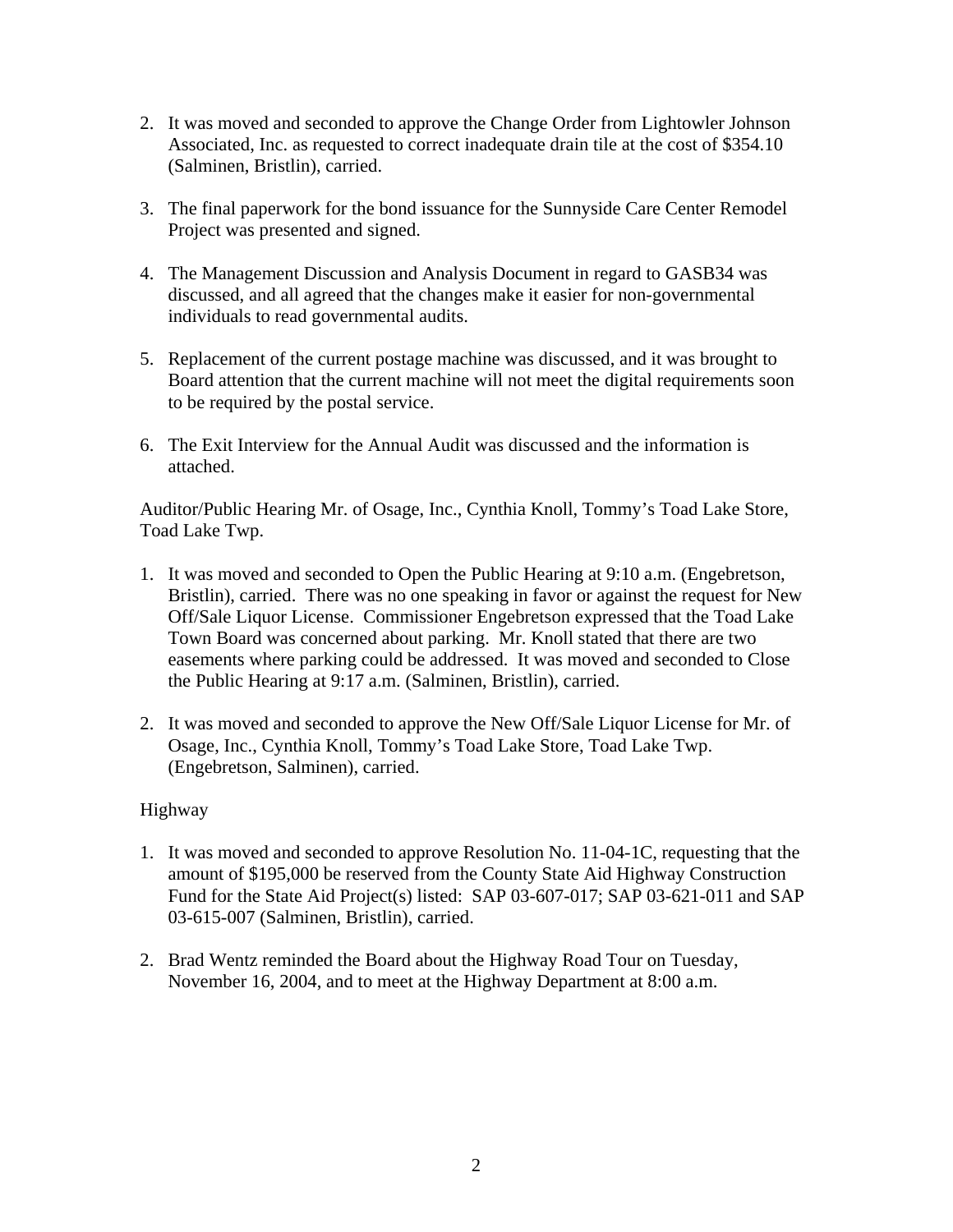## **Commissioners**

- 1. Reports & Correspondence:
	- a. 2004 MCIT On-Site Risk Management Training will be held on November 10, at 8:30 at the Conference Room, Sheriff's Department, Brian C. Berg.
- 2. It was moved and seconded to approve any Commissioner's attendance at the MCIT Management Training on November 10, at 8:30 a.m., Sheriff's Conference Room (Salminen, Bristlin), carried.
- 3. It was moved and seconded to approve any Commissioner's attendance at the Environmental Services Solid Waste Cost Analysis Meeting to be held on Wednesday, November 10, 2004 at 1:30 p.m. (Salminen, Bristlin), carried.
- 4. An invitation to lunch was given by the Event Committee Thanksgiving Feast on Tuesday, November 23, 2004.
- 5. The Lightowler, Johnson and Assoc. Change Order was approved at Finance.
- 6. Moratorium Exemption Request/Bear Paw Resort. Geno and Ann Moroz, owners of Bear Paw Resort, have a buyer who would like to build two cabins. They are asking the board for an exemption to the 6-month Moratorium to apply for a variance. The Board had received letters in favor of granting the exemption and one letter asking for an exemption if the Moroz's were granted one. The request was brought to the Board by Commissioner Engebretson. After a heated discussion, it was moved to approve the exemption request (Engebretson). Motion failed for lack of a second. Moratorium remains in effect.

#### Human Services

- 1. It was moved and seconded to approve the Transit Claims (Salminen, Bristlin), carried.
- 2. It was moved and seconded to accept the Family Services, Adult Services and Probation Placement Reports (Engebretson, Salminen), carried.
- 3. It was moved and seconded to approve the BCCI Joint Powers Agreement Amendment adding Becker County Community Health Board effective January 1, 2005 (Engebretson, Salminen), carried.
- 4. It was moved and seconded to approve the Human Services Claims (Salminen, Seaberg), carried.
- 5. The Energy Environmental Research Center did not attend the meeting.